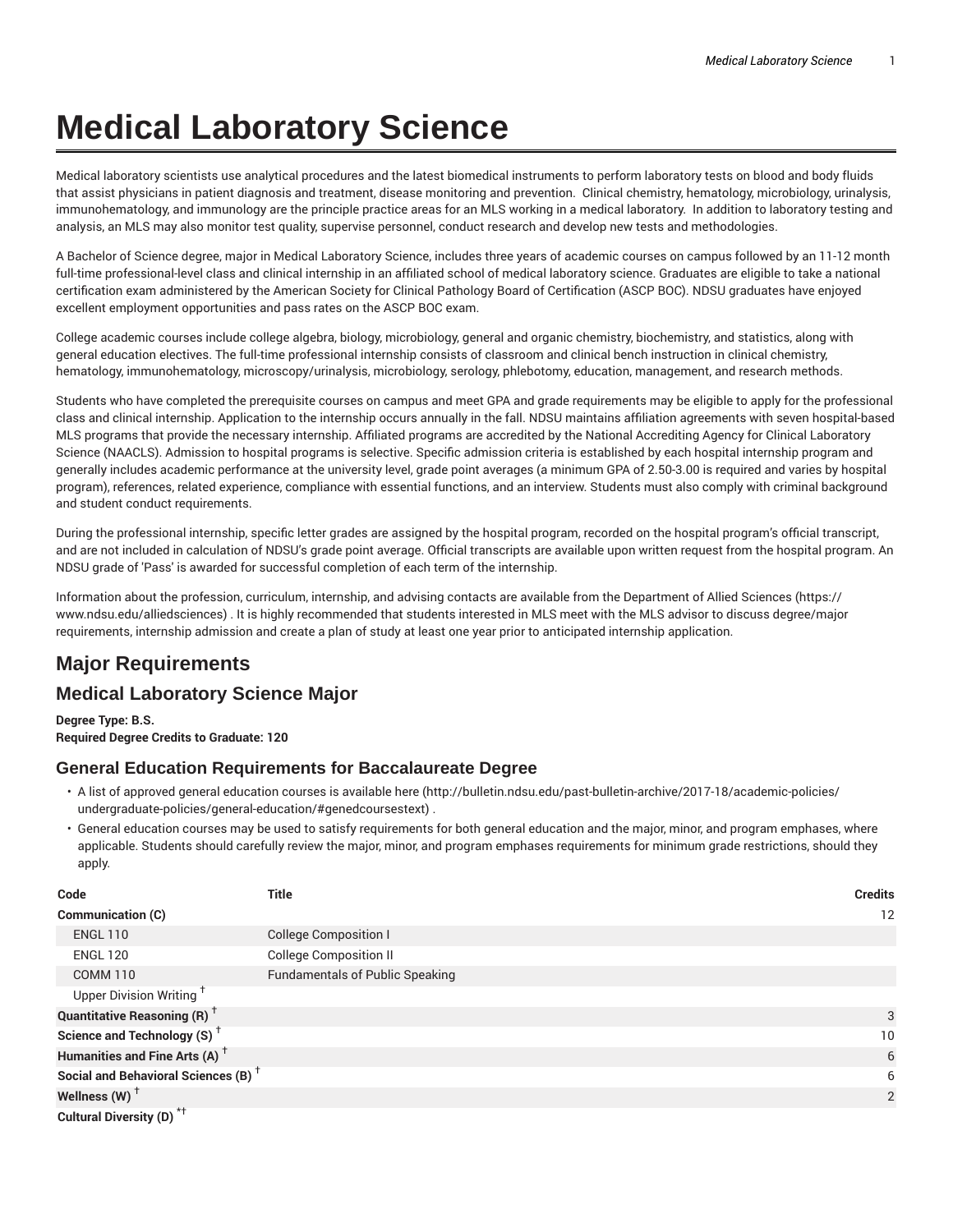**Global Perspectives (G)** \*†

Total Credits 39

- \* May be satisfied by completing courses in another General Education category.
- † May be satisfied with courses required in the major. Review major requirements to determine if a specific upper division writing course is required.

#### **Major Requirements**

| Code                                                 | <b>Title</b>                                                                                                                               | <b>Credits</b> |  |
|------------------------------------------------------|--------------------------------------------------------------------------------------------------------------------------------------------|----------------|--|
| <b>Medical Laboratory Science Major Requirements</b> |                                                                                                                                            |                |  |
| <b>CHP 190</b>                                       | <b>Critical Thinking and Academic Success</b>                                                                                              | $\overline{2}$ |  |
| <b>MLS 200</b>                                       | Introduction to Medical Laboratory Science                                                                                                 | $\mathbf{1}$   |  |
| <b>MLS 435</b>                                       | Hematology                                                                                                                                 | $\overline{2}$ |  |
| <b>MLS 496</b>                                       | Field Exp/Internship                                                                                                                       | 30             |  |
|                                                      | Professional education (internship) within an accredited affiliated school of medical laboratory science includes the capstone experience. |                |  |
| <b>Related Courses Required:</b>                     |                                                                                                                                            |                |  |
| <b>BIOC 460</b><br>& 460L                            | Foundations of Biochemistry and Molecular Biology I<br>and Foundations of Biochemistry I Laboratory                                        | $\overline{4}$ |  |
| <b>BIOL 150</b><br>& 150L                            | General Biology I<br>and General Biology I Laboratory                                                                                      | 4              |  |
| <b>BIOL 220</b><br>& 220L                            | Human Anatomy and Physiology I<br>and Human Anatomy and Physiology I Laboratory (May satisfy a general education category S)               | $\overline{4}$ |  |
| <b>CHEM 121</b><br>& 121L                            | <b>General Chemistry I</b><br>and General Chemistry I Laboratory (May satisfy a general education category S)                              | 4              |  |
| <b>BIOL 221</b><br>& 221L                            | Human Anatomy and Physiology II<br>and Human Anatomy and Physiology II Laboratory                                                          | $\overline{4}$ |  |
| <b>CHEM 122</b><br>& 122L                            | <b>General Chemistry II</b><br>and General Chemistry II Laboratory                                                                         | 4              |  |
| <b>CSCI 114</b>                                      | Microcomputer Packages (May satisfy a general education category S)                                                                        | 3              |  |
| or CSCI 116                                          | <b>Business Use of Computers</b>                                                                                                           |                |  |
| <b>MATH 103</b>                                      | College Algebra (or higher level; excluding MATH 104)                                                                                      | 3              |  |
| <b>MICR 350</b><br>& 350L                            | General Microbiology<br>and General Microbiology Lab                                                                                       | 5              |  |
| <b>MICR 463</b>                                      | <b>Clinical Parasitology</b>                                                                                                               | $\overline{2}$ |  |
| <b>MICR 460</b><br>& 460L                            | Pathogenic Microbiology<br>and Pathogenic Microbiology Laboratory                                                                          | 5              |  |
| <b>MICR 470</b>                                      | Basic Immunology                                                                                                                           | 3              |  |
| <b>MICR 471</b>                                      | Immunology and Serology Laboratory                                                                                                         | $\overline{2}$ |  |
| <b>STAT 330</b>                                      | Introductory Statistics (May satisfy a general education category R)                                                                       | 3              |  |
| Z00315<br>& 315L                                     | Genetics<br>and Genetics Laboratory                                                                                                        | $\overline{4}$ |  |
| Select one group of the following:                   |                                                                                                                                            | $6 - 7$        |  |
| Group One:                                           |                                                                                                                                            |                |  |
| <b>CHEM 341</b><br>&341L                             | <b>Organic Chemistry I</b><br>and Organic Chemistry I Laboratory                                                                           |                |  |
| <b>CHEM 342</b>                                      | <b>Organic Chemistry II</b>                                                                                                                |                |  |
| Group Two:                                           |                                                                                                                                            |                |  |
| <b>CHEM 240</b>                                      | Survey of Organic Chemistry                                                                                                                |                |  |
| <b>BIOC 461</b>                                      | Foundations of Biochemistry and Molecular Biology II                                                                                       |                |  |

Total Credits 95-96

#### **Degree Requirements and Notes**

• All required courses must be completed with a grade of 'C' or above. All students must maintain a semester GPA of 2.0 or above for each semester in the College. A student who fails to meet this standard for two successive or three non-successive semesters may be terminated from enrollment in the College.